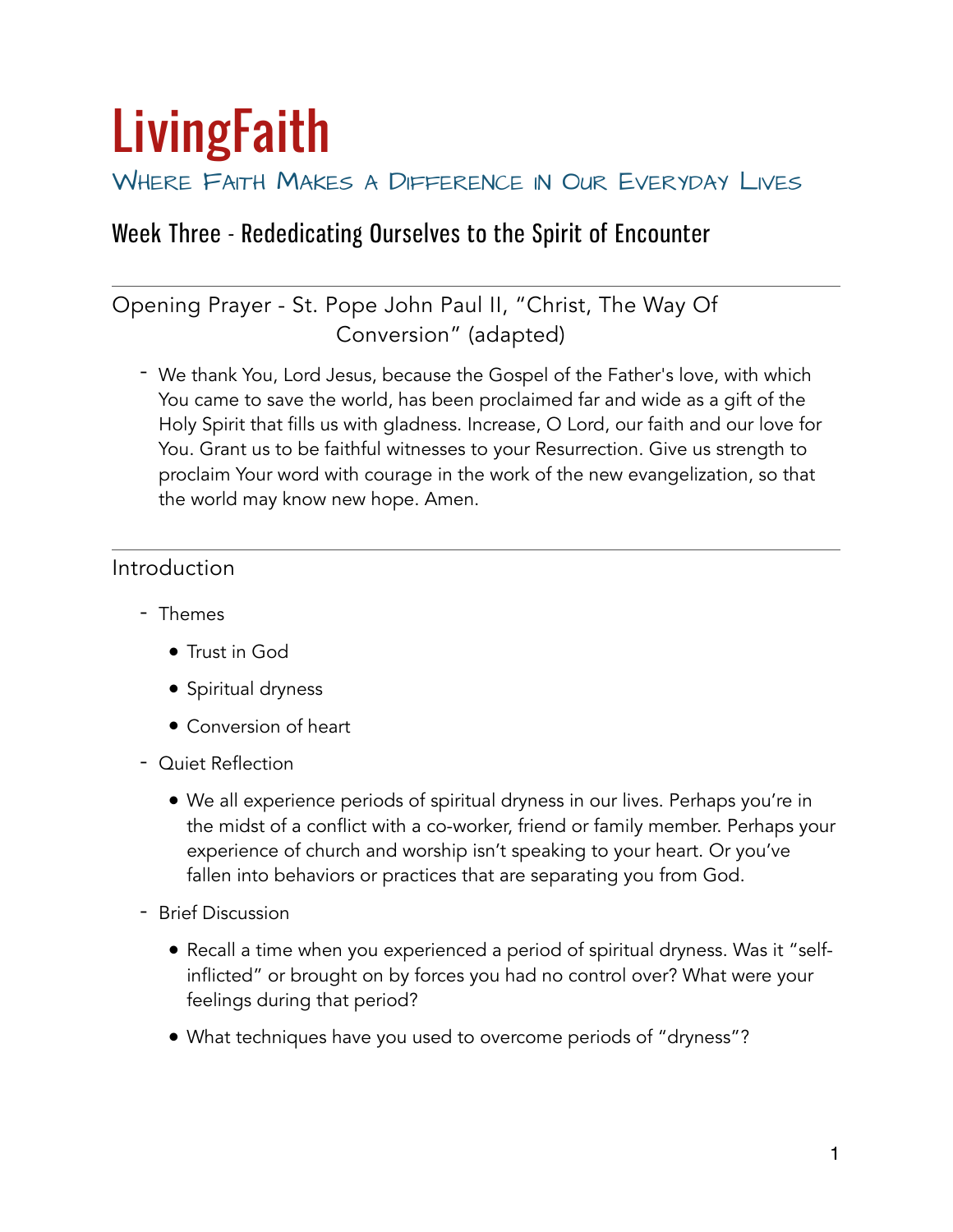#### Reading - John 4:5-15, 19B-26, 39A, 40-42 "The Samaritan Woman"

Jesus came to a town of Samaria called Sychar,

near the plot of land that Jacob had given to his son Joseph.

Jacob's well was there.

Jesus, tired from his journey, sat down there at the well.

It was about noon.

A woman of Samaria came to draw water.

Jesus said to her,

"Give me a drink."

His disciples had gone into the town to buy food.

The Samaritan woman said to him,

"How can you, a Jew, ask me, a Samaritan woman, for a drink?"

—For Jews use nothing in common with Samaritans.—

Jesus answered and said to her,

"If you knew the gift of God

and who is saying to you, 'Give me a drink, '

you would have asked him

and he would have given you living water."

The woman said to him,

"Sir, you do not even have a bucket and the cistern is deep;

where then can you get this living water?

Are you greater than our father Jacob,

who gave us this cistern and drank from it himself

with his children and his flocks?"

Jesus answered and said to her,

"Everyone who drinks this water will be thirsty again;

but whoever drinks the water I shall give will never thirst;

the water I shall give will become in him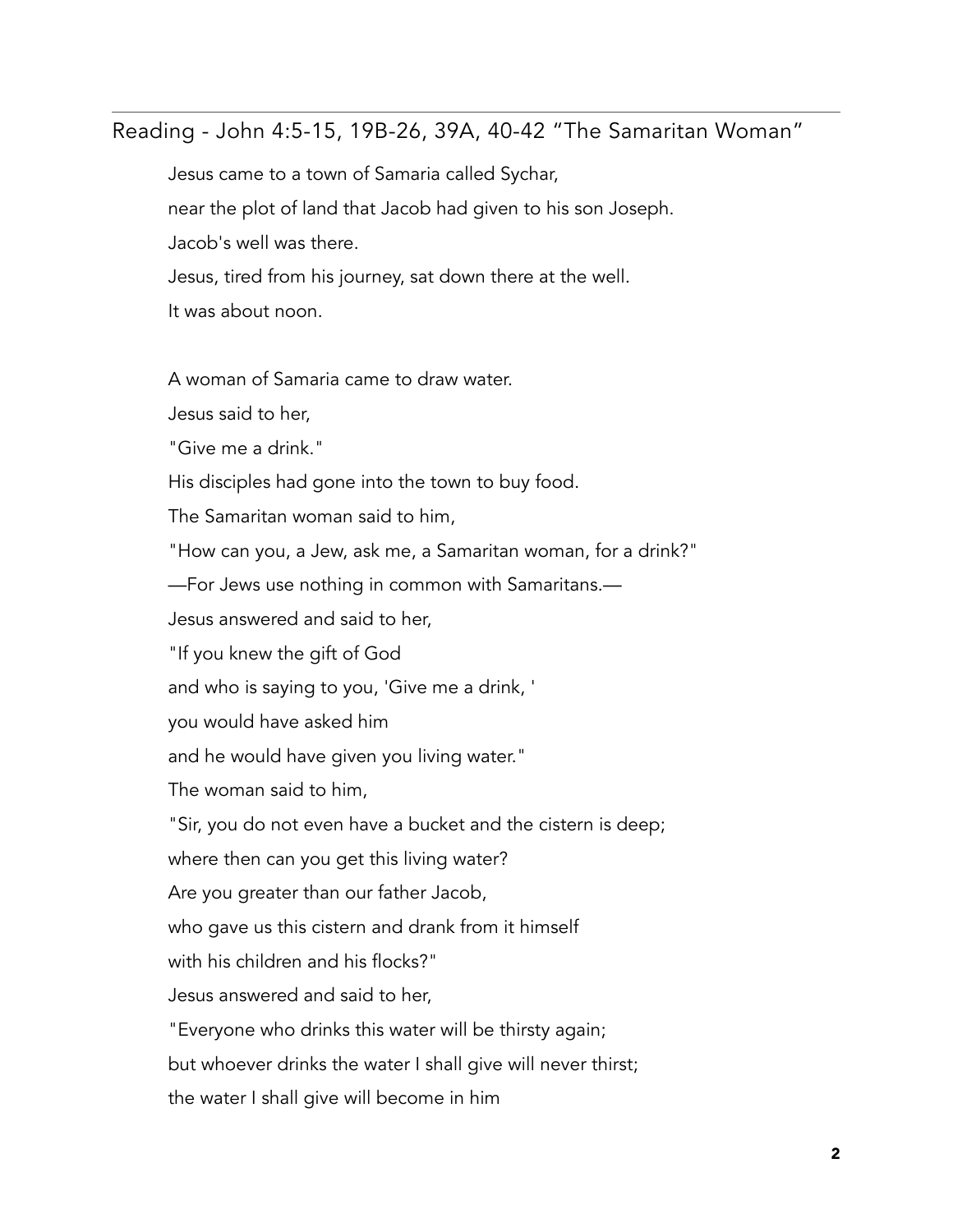a spring of water welling up to eternal life." The woman said to him, "Sir, give me this water, so that I may not be thirsty or have to keep coming here to draw water.

"I can see that you are a prophet. Our ancestors worshiped on this mountain; but you people say that the place to worship is in Jerusalem."

Jesus said to her,

"Believe me, woman, the hour is coming

when you will worship the Father

neither on this mountain nor in Jerusalem.

You people worship what you do not understand;

we worship what we understand,

because salvation is from the Jews.

But the hour is coming, and is now here,

when true worshipers will worship the Father in Spirit and truth;

and indeed the Father seeks such people to worship him.

God is Spirit, and those who worship him

must worship in Spirit and truth."

The woman said to him,

"I know that the Messiah is coming, the one called the Christ;

when he comes, he will tell us everything."

Jesus said to her,

"I am he, the one who is speaking with you."

Many of the Samaritans of that town began to believe in him.

When the Samaritans came to him,

they invited him to stay with them;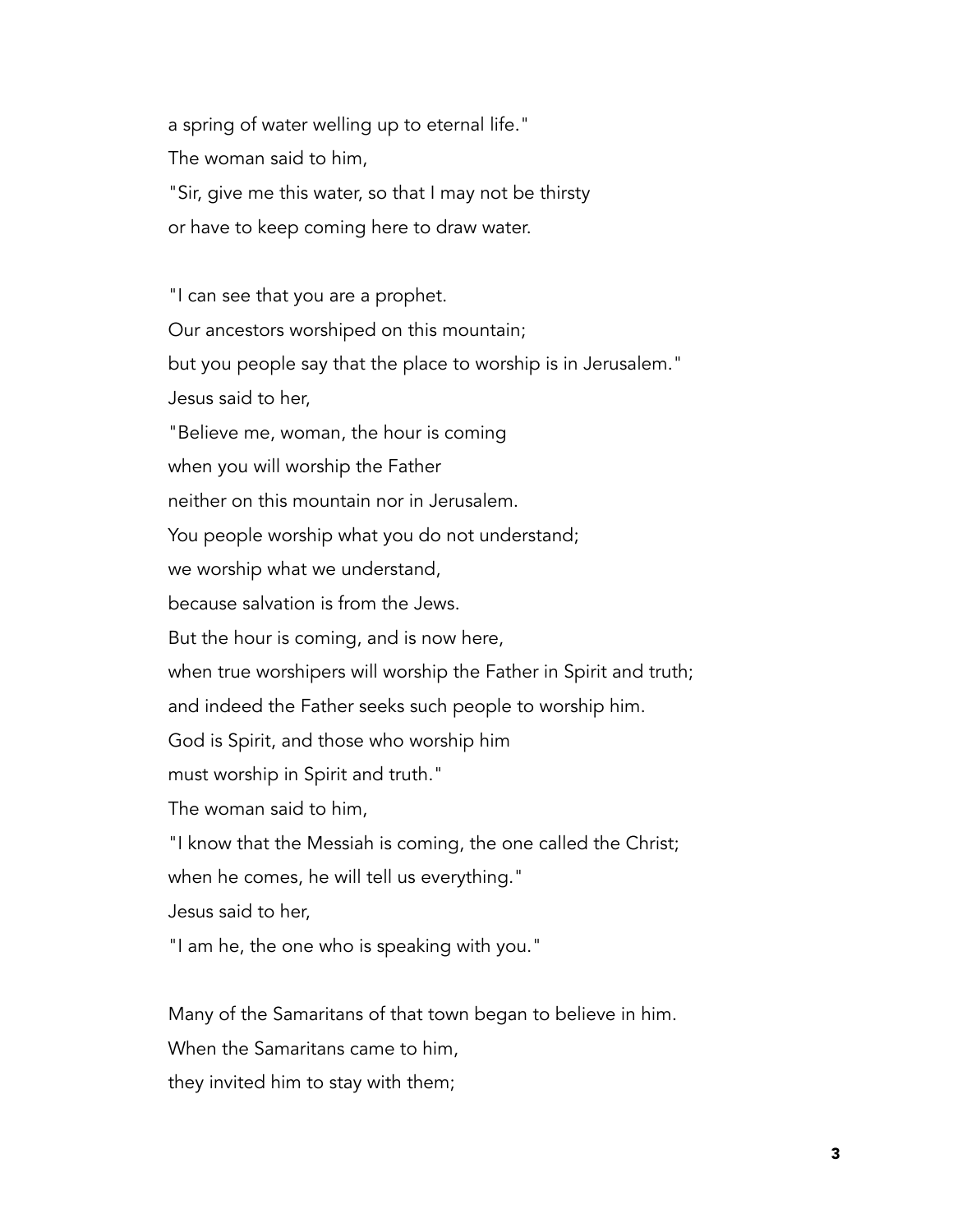and he stayed there two days. Many more began to believe in him because of his word, and they said to the woman, "We no longer believe because of your word; for we have heard for ourselves, and we know that this is truly the savior of the world."

# Fr. Foppiano's Reflection

Video link: [https://www.youtube.com/watch?v=gFf0LIu\\_hzc](https://www.youtube.com/watch?v=gFf0LIu_hzc)

#### Introduction and review

Our homily series and our LivingFaith series this Lent are about the encounters which take place in each Sunday's Gospel readings. We are reflecting on how these encounters effect both our own personal spiritual lives and the communal life of our St. Agnes and St. William of York Community. We are attempting to grow ourselves and our personal relationship with God and our community's commitment to our Mission, Vision, and Purpose.

In this Sunday's first reading we hear of an encounter between the thirsty Jews in the desert and God. In the Gospel a thirsty woman comes to draw water from a well and encounters Jesus – an encounter which will profoundly change her life. But, before we get two these two powerful encounters, let's first consider the ground we have already covered.

We have seen how temptations come into our personal spiritual lives and into the life of our community. These temptations are inevitable because the evil one is always looking for a chance to prey on our weaknesses.

<span id="page-3-1"></span>One such temptation is to stay in our comfort zones. The comfort zone of the church can be particularly powerful. But, as we have learned, we are called to be missionary disciples who share the kerygma, or the first-proclamation of the Gospel. Namely: "… Christ who was crucified, died, and is risen: through him is accomplished our full and authentic liberation from evil, sin and death; through him God bestows 'new life' that is divine and eternal. This is the 'Good News' which changes man and his history, and which all peoples have a right to hear."<sup>1</sup> That is why our Vision Statement – our dream for our future – proclaims that we

<span id="page-3-0"></span>[<sup>1</sup>](#page-3-1) Redemptoris Missio, #44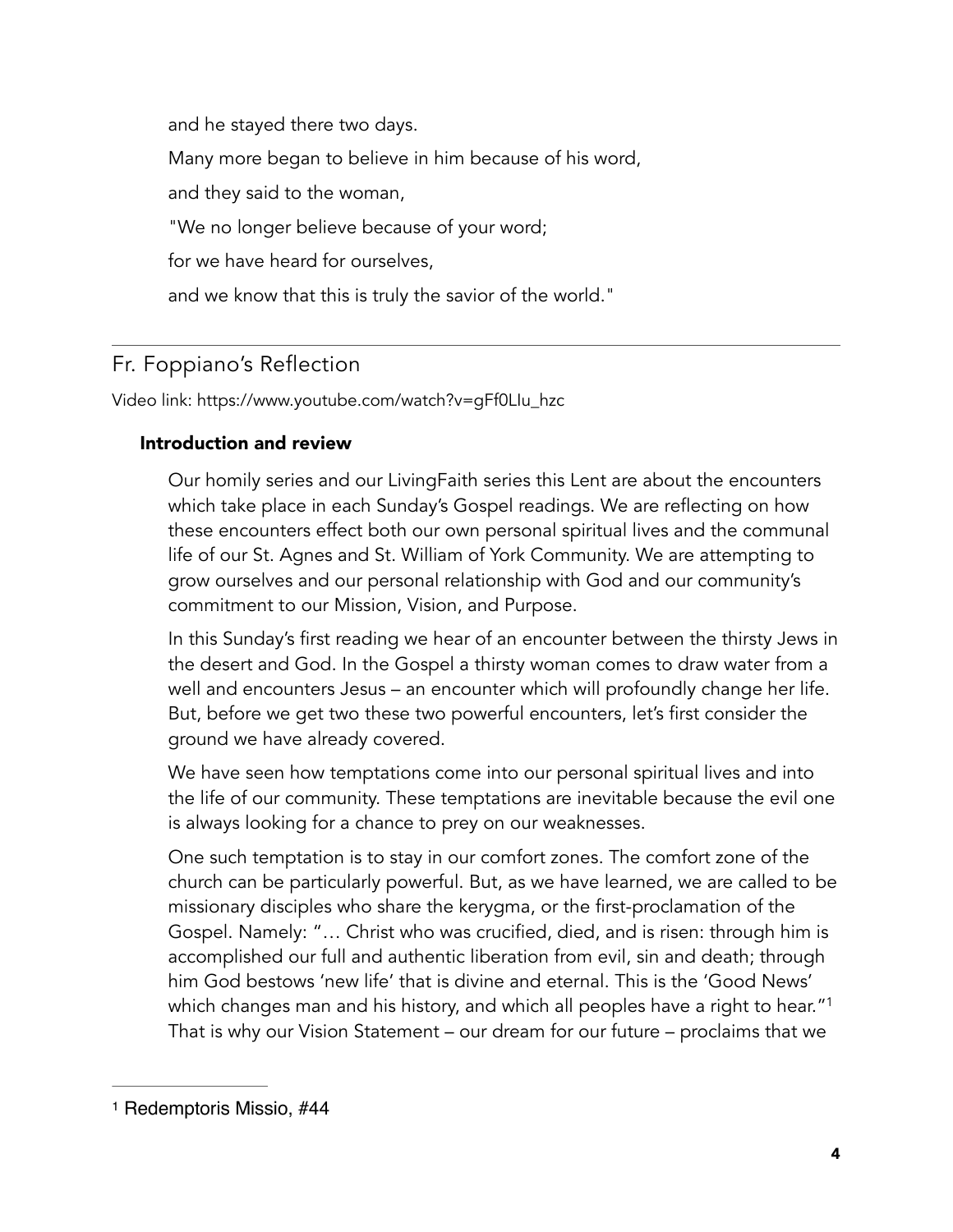are missionary disciples who first love God and then invite others to encounter that love.

We spent some time last week reflecting on how we can see the glory of the Lord in our own lives, how we can help others to do this, and how we might begin to pierce the "suits of armor" worn by the people in our pews. Abram trusted in God and ventured out into the unknown. God was faithful to his promises and Abram is known as the father of many nations. Peter, James, and John went up the mountain and saw the Lord in all his glory and his transfiguration. This is an experience which should be happening in all of our lives.

Of course this is no small order. Jesus gave the Church her mission: "Go make disciples" and she has been doing that for the last 2,000 years. Our goal is to try and live out that mission in our place and in our time. Fr. Mallon says that it's not so much that Christ's Church has a mission but rather that Christ's mission has a Church. And we all have a part to play in that mission!

#### Thirst

Without a doubt the readings for the Third Sunday of Lent focus around thirst – the thirst of the Jewish people in the desert and the thirst of the Samaritan woman at the well. But is this just ordinary human thirst? Of course not. It's a starting off point for much deeper spiritual insights.

The Book of Exodus tells us of the cruel oppression which the Jewish people faced in the desert. We hear about the great miracles that God worked to convince Pharaoh to let them go. With great pageantry God saves his people from their oppressors but when things start getting tough they have the nerve to say: "Why did you ever make us leave Egypt? Was it just to have us die here of thirst with our children and our livestock?" Then God commands Moses to strike the rock with his staff and water will flow out for the people to drink. At the end of the passage we hear the people's question: "Is the LORD in our midst or not?" They quickly forgot all that the Lord had done for them. How he had made known his presence with them. They forgot the miracles in Egypt, the pillar of fire that led their camp, and God's messenger Moses simply because they were thirsty. How quickly they forgot that God was with them!

Thirst brings the Samaritan woman to the well in the Gospel. This encounter is particularly powerful and moving. Jesus lays bare for the woman her situation in life. Notice how the story progresses. Jesus doesn't come right out and address her marital situation. He talks to her about water that will not leave her thirsty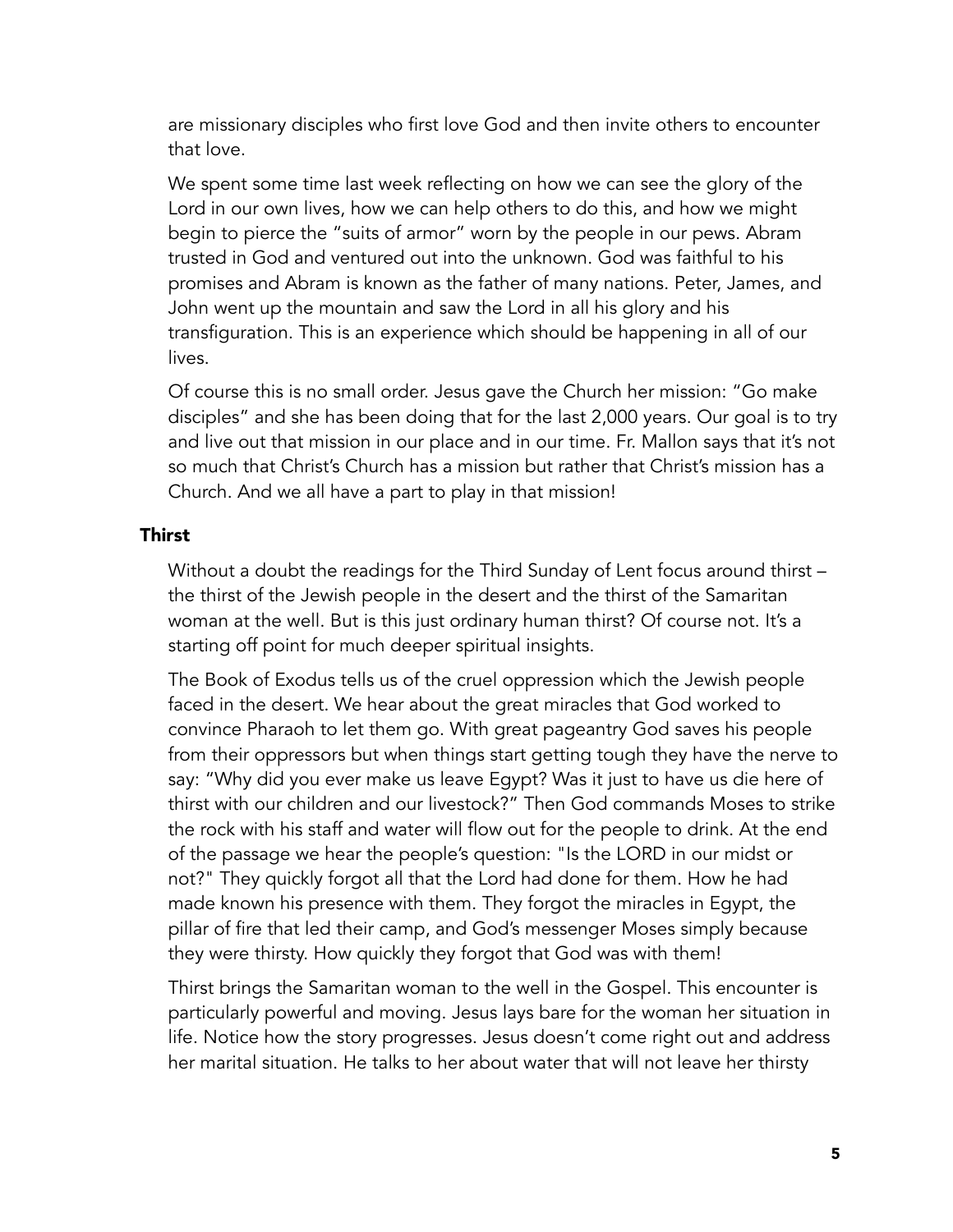again. The woman thinks this is a great idea – she'll never have to come to the well again and lug around heavy water jars.

Once she is interested, Jesus then gently moves her to realize that he's talking about something much deeper. When she's touched by his revelation about her marriages she then recognizes Jesus to be a prophet. He further reveals himself to her as the Messiah and she can no longer contain herself – she runs into the town to tell everyone who she has found. What started as simple thirst has brought so much more fulfillment and happiness to the woman's life.

#### Desire for Happiness

The desire for happiness is something which is written within us. The Catechism of the Catholic Church says: "The desire for God is written in the human heart, because man is created by God and for God; and God never ceases to draw man to himself. Only in God will he find the truth and happiness he never stops searching for: 'The dignity of man rests above all on the fact that he is called to communion with God.'….["2](#page-5-0)

<span id="page-5-2"></span>The desire for happiness is a powerful motivating force in our lives. Perhaps we know people who never seem to be happy. Being around them is often difficult for us and it drains us of energy. Perhaps we know people who go looking for happiness in all the wrong places. This can be hard for us to watch. Maybe we are someone who has gone looking for happiness in all the wrong places and we know firsthand how dangerous this can be.

The Jewish people in the desert thought they would be happy if they could just find some water. They didn't care if it meant going back to Egypt for they were more interested in the fleeting happiness of having their thirst satisfied. The Samaritan woman went looking for happiness in six different relationships with men. Apparently none of which brought her happiness.

<span id="page-5-3"></span>The question asked by the Jews in the desert, "Is the Lord in our midst or not?" reminds us of where true happiness is to be found – in God. From the Catechism: "But this 'intimate and vital bond of man to God' can be forgotten, overlooked, or even explicitly rejected by man. Such attitudes can have different causes: revolt against evil in the world; religious ignorance or indifference; the cares and riches of this world; the scandal of bad example on the part of believers; currents of thought hostile to religion; finally, that attitude of sinful man which makes him hide from God out of fear and flee his call."<sup>[3](#page-5-1)</sup> Whatever

<span id="page-5-0"></span>[<sup>2</sup>](#page-5-2) CCC 27

<span id="page-5-1"></span>[<sup>3</sup>](#page-5-3) CCC 29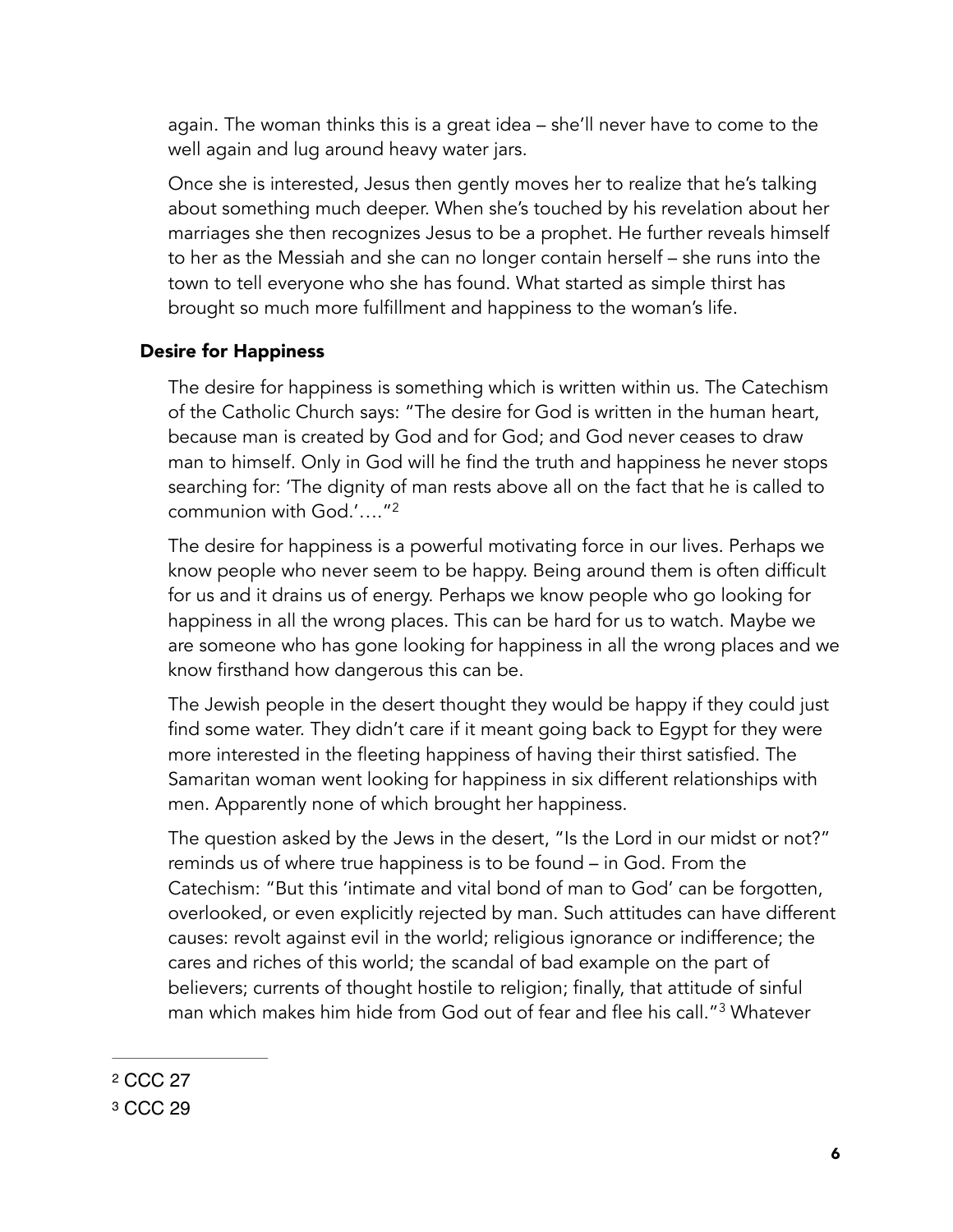the case may be, forgetting that our happiness comes from being in right relationship with God will never lead to lasting happiness. This is the living water that Jesus promises to the Samaritan woman.

<span id="page-6-1"></span>An important component of the season of Lent is an examination of the place which God holds in our lives and what we have let get in the way of that relationship. For, "although man can forget God or reject him, He never ceases to call every man to seek him, so as to find life and happiness."<sup>[4](#page-6-0)</sup> We call this conversion. We often think of people who are very far from God as needing to be converted but conversion is also a part of on-going discipleship. God is with the Jewish people in their slavery in Egypt. Jesus goes looking for the sinful woman. It's no coincidence that Jesus was sitting by the well in Sychar which was a Samaritan town. Jews did not associate with Samaritans - and especially men with women - but Jesus was there seeking this woman out to show us how God is actively search for a deeper relationship with every human being.

During Lent we want to ponder what gets in the way of our relationship with God. Where are we searching for happiness? Is it in all the wrong places? For example, many people search for happiness in wealth. They worship the security which money provides them. But usually what they have is never enough. They hoard their money for fear of a loss of security – fear that God will not provide for them if they are generous with their financial resources.

Other people look for happiness in pleasure. Even things which are good for us, like vacations or the occasional day off, become gods which we worship because they bring us happiness but that happiness is fleeting. Some pleasures are inherently bad for us such as pornography, sins of the flesh, and substance abuse. They are often used as a way to escape from things that make us unhappy. These fleeting pleasures can become addictions which are harmful to us in body and soul. They trick us into thinking that they will help us deal with our unhappiness but they only leave us unhappier in the end.

When we recognize these "thirsts" which we have been craving need to be dealt with we often discover our own powerlessness to handle them. We want the living water which only Jesus can give and this is where the Sacrament of Reconciliation becomes very important.

The Sacrament of Reconciliation restores friendship with God that is either damaged or broken by our sinfulness. The Catechism describes this beautifully:

"The whole power of the sacrament of Penance consists in restoring us to God's grace and joining us with him in an intimate friendship."

<span id="page-6-0"></span>[<sup>4</sup>](#page-6-1) CCC 30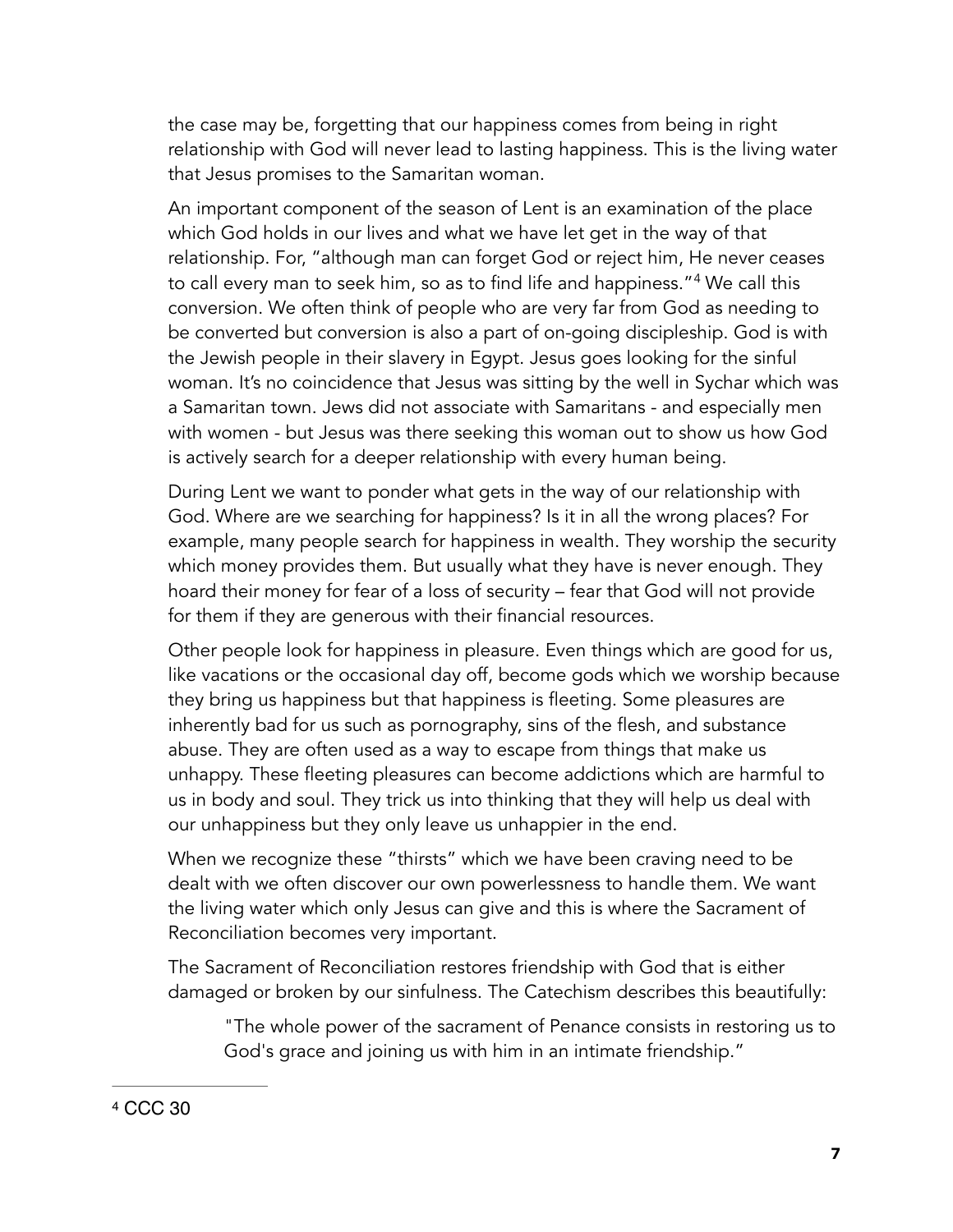<span id="page-7-1"></span>Reconciliation with God is thus the purpose and effect of this sacrament. For those who receive the sacrament of Penance with contrite heart and religious disposition, reconciliation "is usually followed by peace and serenity of conscience with strong spiritual consolation." Indeed the sacrament of Reconciliation with God brings about a true "spiritual resurrection," restoration of the dignity and blessings of the life of the children of God, of which the most precious is friendship with God.<sup>[5](#page-7-0)</sup>

The sacrament gives us a firm moment of repentance in which we say that from this moment forward I will find my happiness in God alone. God gives us the grace which we need to leave the confessional and hold firm to this resolution to seek God first in our lives.

#### Conversion in Discipleship

Fr. James Mallon in his book "*Divine Renovation*", has a chapter called "Clearing out the Junk." In this chapter he talks about all the "stuff" that has built up in the Church over the years that has helped to contribute to the position that find ourselves in today. Two of the items that he says needs to be cleared out are Pelagianism and Jansenism.

Have you ever heard of them? They are actually ancient heresies condemned by the Church but have lingered in various forms down through the ages. Pelagius was a Celtic monk who lived in the Roman territories of North Africa in the late 3rd and 4th centuries. He taught that God's grace was not necessary for salvation because human nature had not been corrupted by original sin. Our weaknesses are really more about bad example and Jesus gave us the best example to follow. For Pelagius, God's favor was obtained by living a strict moral code or by a life of asceticism trying to follow the example of Jesus.

Cornelius Jansen was a Dutch priest who lived in the 17th century. He taught the opposite of Pelagiansim and put too much emphasis on God's grace so as to nullify human free will. As the years went by they too adopted a strict moral code that developed into a form of elitism. Jansenism was particularly influential in discouraging people form the frequent reception of Holy Communion. People influenced by Jansenism thought they could never be worthy to receive Holy Communion so they should just abstain from it all together. This eventually led to the Church's imposition of the "Easter Duty" and eventually Pope Pius X's encouragement of frequent Communion.

<span id="page-7-0"></span>[<sup>5</sup>](#page-7-1) CCC 1468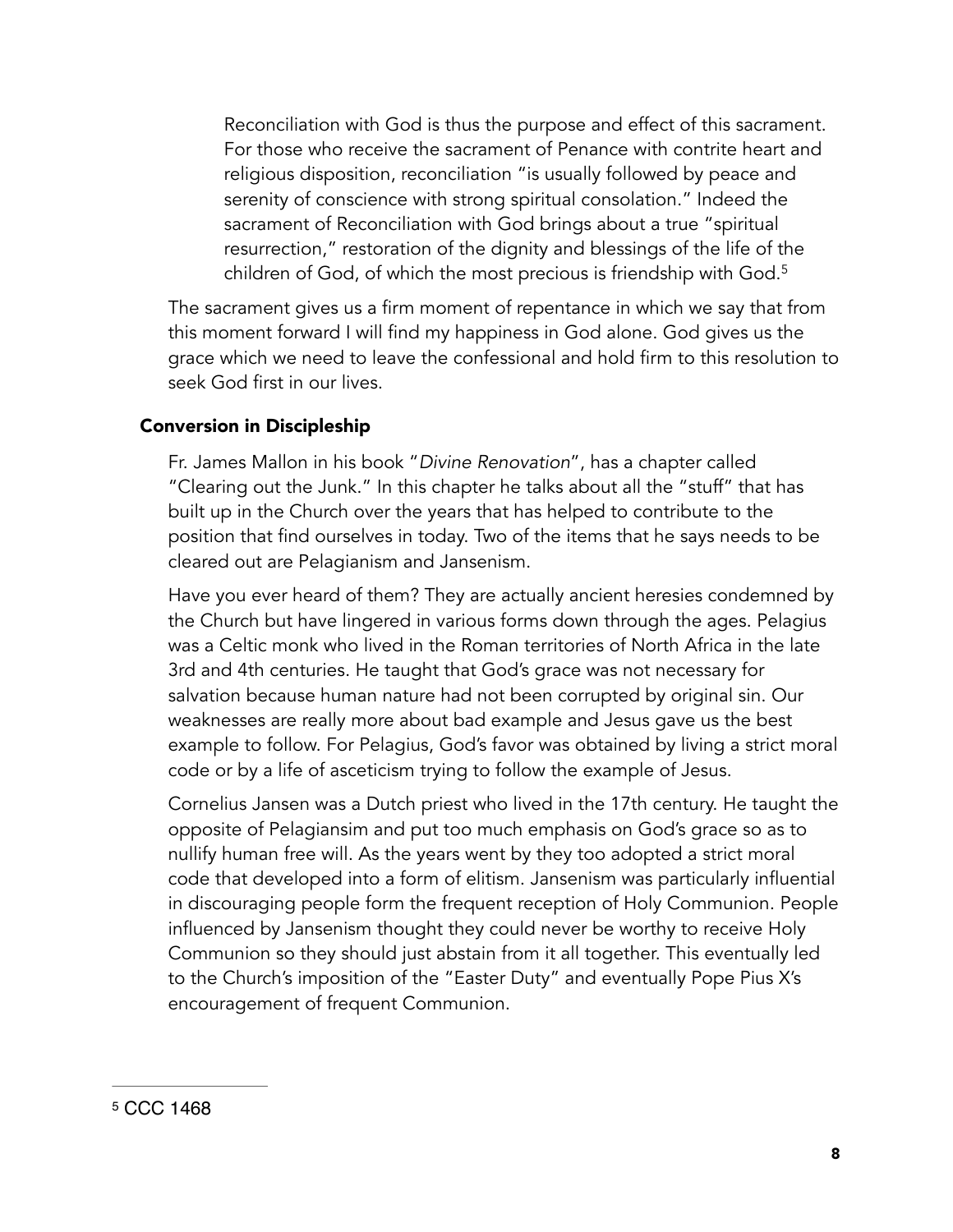The point of bringing up these two ancient heresies is to say that so many of our Catholic people have never experienced the sheer gratuity and scandalous mercy of God. Fr. Mallon says: "This hints at the very human tendency to reduce the Christian faith to some form of moral rigorism, or mere ethics." No moral issue can take the place of "the reception of the Good News of salvation. They are always and will always be secondary issues, and can never supplant the first proclamation, or kerygma – lest, as Pope Francis said, the Church fall like 'a house of cards.'["6](#page-8-0)

<span id="page-8-3"></span>Fr. Mallon identifies three things resulting from the persistence of these heresies in the Church. First, there is the culture of minimalism that pervades the thinking of most Catholics and the culture of our parishes. "I just have to get my card punched for Mass this weekend" some people say. And then they follow that up with "Father, so it would be best not to go over 60 minutes today, and 45 would be even better, Father." Fr. Mallon says that with the minimum requirement met, "that is where it stops. Covenant faith, rooted in a personal covenant relationship with God in the midst of a covenant community, can never do enough or get enough. It is a religion of extravagance rooted in a God who proclaims his insatiable thirst for us….["7](#page-8-1)

<span id="page-8-4"></span>In the contemporary Church there has arisen an extreme form of Pelagianism that basically says "As long as I'm not as bad as Adolf Hitler God will love me no matter what I do and I don't need to invest in my spiritual life because he will just usher me along to Heaven." So the second result is that people don't experience the sheer audacity of God's mercy. The Good News can never really be grasped because we think we don't really need it. The God who gives the same to the laborer who goes out at 9am and the one who goes out at 12noon and 4pm isn't appreciated because God owes us Heaven. Fr. Mallon theorizes that this is why Catholics don't sing in church: "The joyful song of praise to God for the gift of salvation never rises from the lips of the one who has no need of such a gift." He says, "I honestly believe that this is the reason why so many lips remain silent in our churches on Sunday mornings. Too many people literally have nothing to sing about."<sup>8</sup>

<span id="page-8-5"></span>Once a year on Easter Sunday we have music at the 7:30 Sunday morning Mass at St. Agnes. When I stand outside after Mass I have to put on my bullet-proof vest so to deflect the barrage of complains about singing at that Mass. I always want to scream out "BUT IT'S EASTER! JESUS HAS RISEN – WE SHOULD WANT

<span id="page-8-0"></span>*Divine Renovation*, p. 69. [6](#page-8-3)

<span id="page-8-1"></span> $7$  Ibid. p. 70.

<span id="page-8-2"></span>[<sup>8</sup>](#page-8-5) Ibid. p. 70-71.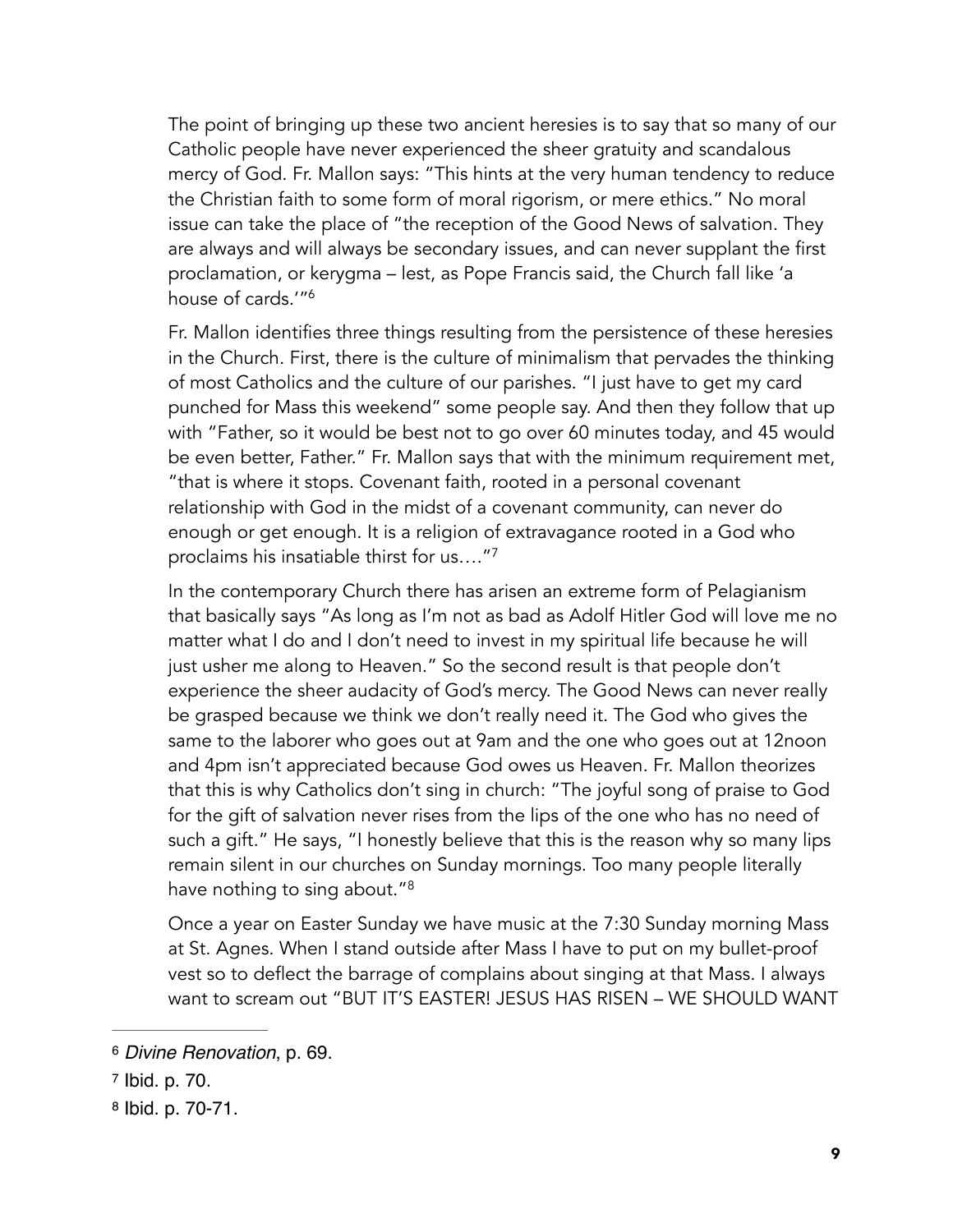TO SING OUT WITH JOY!" But I usually just answer with a very pathetic "Happy Easter and have a nice day" knowing that the argument really isn't worth it.

And the last consequence is really a result of the previous two: if we can't move beyond the mere minimum practice of our faith, and the joyful news of our salvation is not received in our hearts, than can we really be surprised when so many show little to no enthusiasm for the New Evangelization?

#### What is to be done?

The answer to the question "What is to be done about this?" is no easy answer. There are lots of complexities involved and lots of moving parts if we want to begin addressing the problems and getting rid of some of this junk that we have accumulated over the years. Certainly focusing on the kerygma in our preaching and in all that we do as a community is vital. Remember, the kerygma is not first in chronology but first in its importance and a reference point and a proclamation that we have to keep coming back to.

Focusing on the kerygma is a first step. And, being clear about what is expected from members of our community is another. In our dream for the future, our Vision Statement, we were very intentional to include expectations about what members of our community do. Specifically we said we "worship, we serve, we grow in faith, hope, and love."

It may seem strange to enumerate expectations for members of the parish. Won't people just leave if they don't like them? Well, I suppose that's possible but these expectations are simply an expression of the basic things that every Christian should be doing. It is a part of ongoing conversion to call people back to realize this. An expectation to worship, to service, and to growth in the spiritual life is not a burden too heavy to place upon people. As a matter of fact, not reminding people of this calling, would be a dereliction of duty.

#### Conclusion

In conclusion, we have covered two major themes in this week's presentation. The first is our fundamental calling to find happiness in God. In Lent we try to move any lesser goods out of the way of God and jettison those things which are harmful to our relationship with God. We don't want fleeting happiness. We want happiness that is rooted in God and will sustain us through all of life's ups and downs. In the Sacrament of Reconciliation we receive the grace which we need to undergo this conversion.

The second theme we have covered is what I'm calling "conversion in discipleship." It's trying to understand some of the currents we are trying to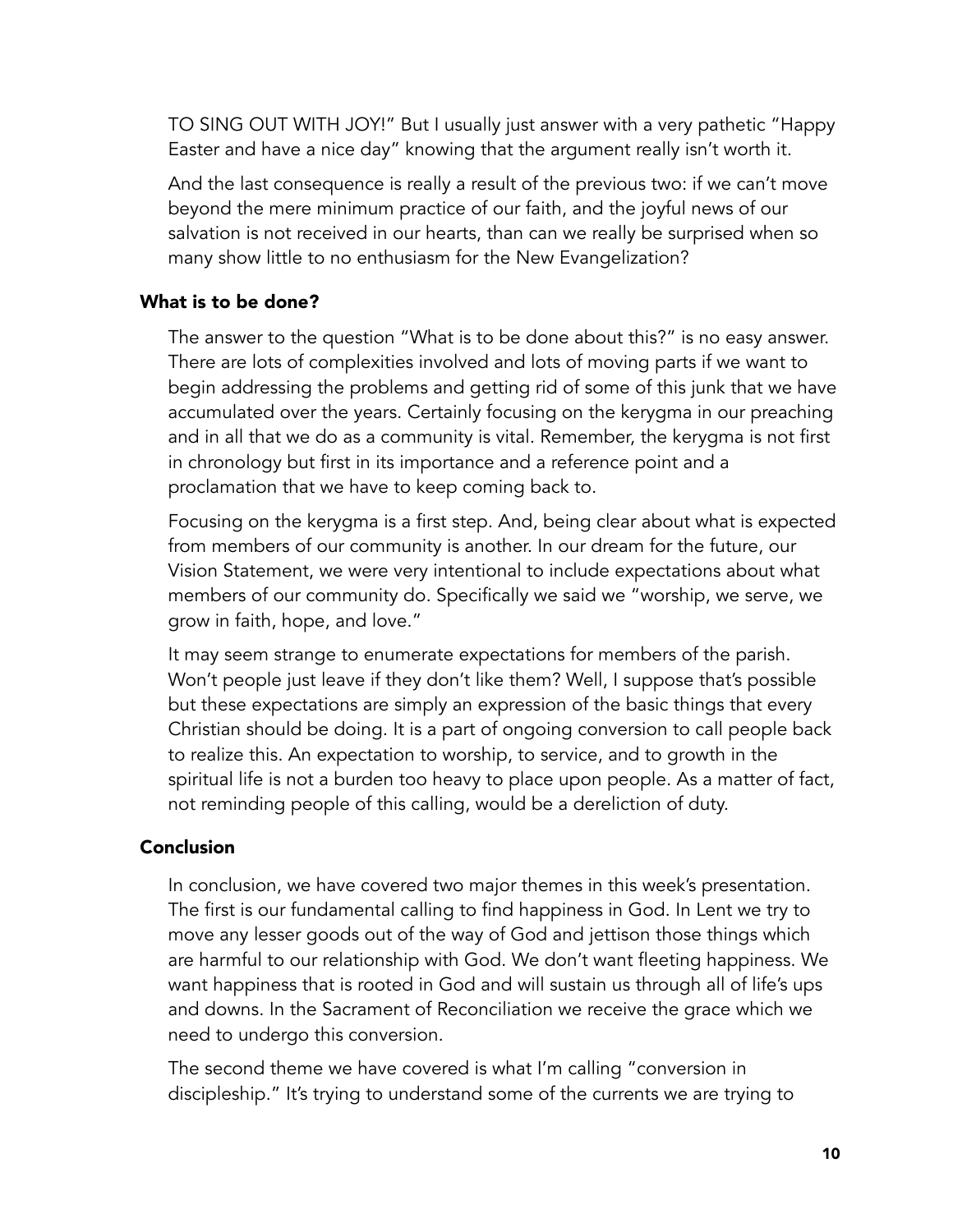battle against in our church community. The call to conversion is certainly for us personally but it is also a call to communal conversion. Talking about expectations for the members of our parishes may be difficult but it's a conversation I think we need to have.

Please join me in praying this week for ongoing conversion. Pray that this Lent will be fruitful for ourselves and for our community.

May God bless you today and in the week to come.

## Group Discussion

- The Jews in the desert questioned the presence of God among themselves. When was a time when you questioned God's presence in your own life? A time when you felt the presence of God in a profound way?
- What can we as a community do to encourage an enthusiastic spirit of worship? What would help our worship become more engaging, joyful and inspiring?
- What commitment can you make to enter into a deeper form of discipleship? How can you invite others into a new encounter with Christ?

# Reflection - Pope Francis - Angelus Message, March 23, 2014

- In this Gospel passage we likewise find the impetus to "leave behind our water jar", the symbol of everything that is seemingly important, but loses all its value before the "love of God". We all have one, or more than one! I ask you, and myself: "What is your interior water jar, the one that weighs you down, that distances you from God?". Let us set it aside a little and with our hearts; let us hear the voice of Jesus offering us another kind of water, another water that brings us close to the Lord. We are called to rediscover the importance and the sense of our Christian life, initiated in Baptism and, like the Samaritan woman, to witness to our brothers. A witness of what? Joy! To witness to the joy of the encounter with Jesus; for, as I said, every encounter with Jesus changes our life, and every encounter with Jesus also fills us with joy, the joy that comes from within. And the Lord is like this. And so we must tell of the marvelous things the Lord can do in our hearts when we have the courage to set aside our own water jar.